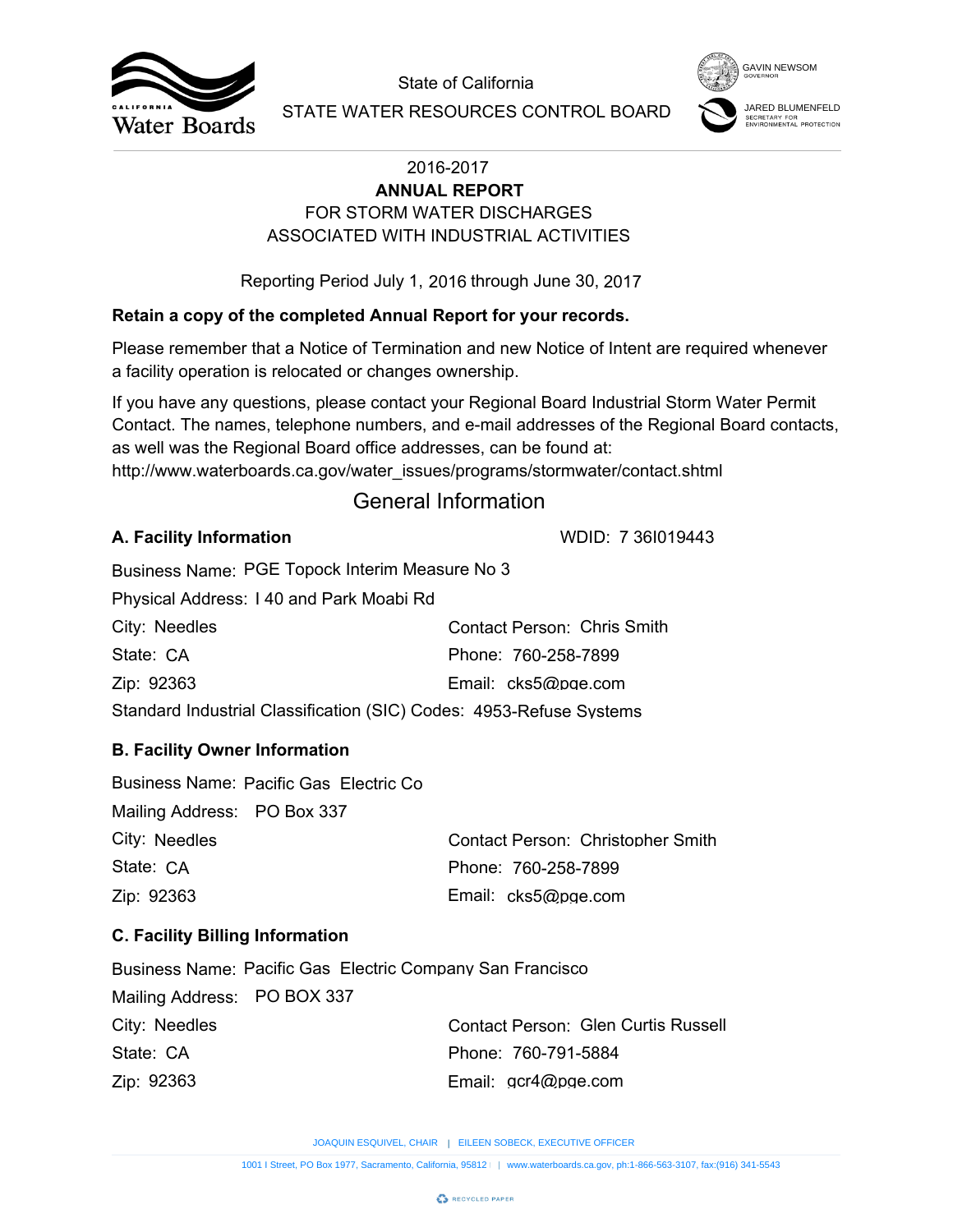



## Question Information

1. Has the Discharger conducted monthly visual observations (including authorized and unauthorized Non-Storm Water Discharges and Best Management Practices) in accordance with Section XI.A.1? EVERT YOUTHERN SOBECTS AND MOTHERN SOMETHED WORD 7 361019443<br>
Information<br>
and beservations (including authorized and<br>
deset Management Practices) in accordance<br>
tion.<br>
sent visual observations at each discharge location<br> 2016-2017<br>
18<br>
18<br>
18<br>
18<br>
2016-2017<br>
2018-2017<br>
2018-2017<br>
2019-2017<br>
2019-2017<br>
2019-2017<br>
2019-2017<br>
2019-2017<br>
2019-<br>
2017<br>
2020-<br>
2020-<br>
2020-<br>
2020-<br>
2020-<br>
2020-<br>
2020-<br>
2020-<br>
2020-<br>
2020-<br>
2020-<br>
2020-<br>
2020-<br>
20



If No, see Attachment 1, Summary of Explanation.

2. Has the Discharger conducted sampling event visual observations at each discharge location where a sample was obtained in accordance with Section XI.A.2?



 $Yes$   $|\times|$  No

If No, see Attachment 1, Summary of Explanation.

3. Did you sample the required number of Qualifying Storm Events during the reporting year for all discharge locations, in accordance with Section XI.B?

 $Yes$   $|\times|$  No

If No, see Attachment 1, Summary of Explanation.

4. How many storm water discharge locations are at your facility?

5

5. Has the Discharger chosen to select Alternative Discharge Locations in accordance with Section XI.C.3?



6. Has the Discharger reduced the number of sampling locations within a drainage area in accordance with the Representative Sampling Reduction in Section XI.C.4?





6.1. Has the Discharger reduced the frequency of sampling at the facility area in accordance with the Sample Frequency Reduction in Section XI.C.7?



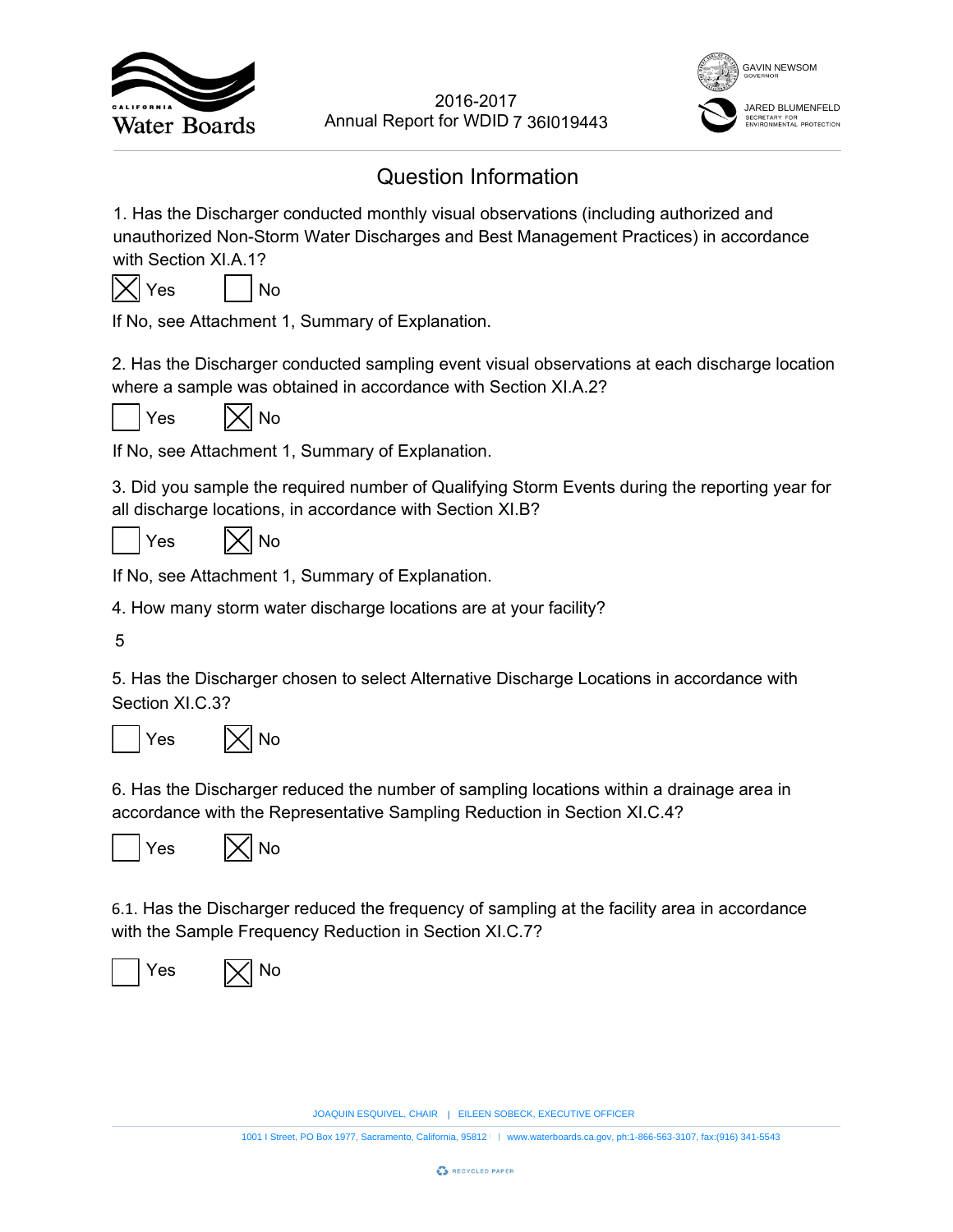

![](_page_2_Picture_2.jpeg)

7. Permitted facilities located within an impaired watershed must assess for potential pollutants that may be present in the facility's industrial storm water discharge. Using the table below, populated based on the facility's location, indicate the presence of the potential pollutant at the facility. 7 36l019443<br>
rshed must asse<br>
eter discharge. U<br>
presence of the<br>
watershed. You<br>
n the SWPPP pc<br>
ne pollutants?<br>
b the<br>
tion XI.B.5?<br>
b the<br>
divided by the<br>
divided by the<br>
divided by the<br>
divided by the divided by the<br>
d 2016-2017<br>
1001 Is Annual Report for WDID 7 361019443<br>
1001 Is conceded within an impaired watershed must assess for potential pollutants<br>
anti-<br>
and the final is transition in the factility's industrial storm water discha

The facility is not located within an impaired HUC 10 watershed. You are not required to select any Industrial Pollutants. Skip Questions 8 and 9.

8. Has the Discharger included the above pollutants in the SWPPP pollutant source assessment and assessed the need for analytical monitoring for the pollutants?

|--|

| ≏ |  | N٥ |
|---|--|----|
|---|--|----|

If No, what date will the parameter(s) will be added to the SWPPP and Monitoring Implementation Plan?

9. Were all samples collected in accordance with Section XI.B.5?

![](_page_2_Picture_11.jpeg)

If No, see Attachment 1, Summary of Explanation.

10. Has any contained storm water been discharged from the facility this reporting year?

![](_page_2_Picture_14.jpeg)

![](_page_2_Picture_15.jpeg)

If Yes, see Attachment 1, Summary of Explanation.

11. Has the Discharger conducted one (1) annual evaluation during the reporting year as required in Section XV?

![](_page_2_Picture_18.jpeg)

Yes | | No

If Yes, what date was the annual evaluation conducted? 05/04/2017

If No, see Attachment 1, Summary of Explanation.

JOAQUIN ESQUIVEL, CHAIR | EILEEN SOBECK, EXECUTIVE OFFICER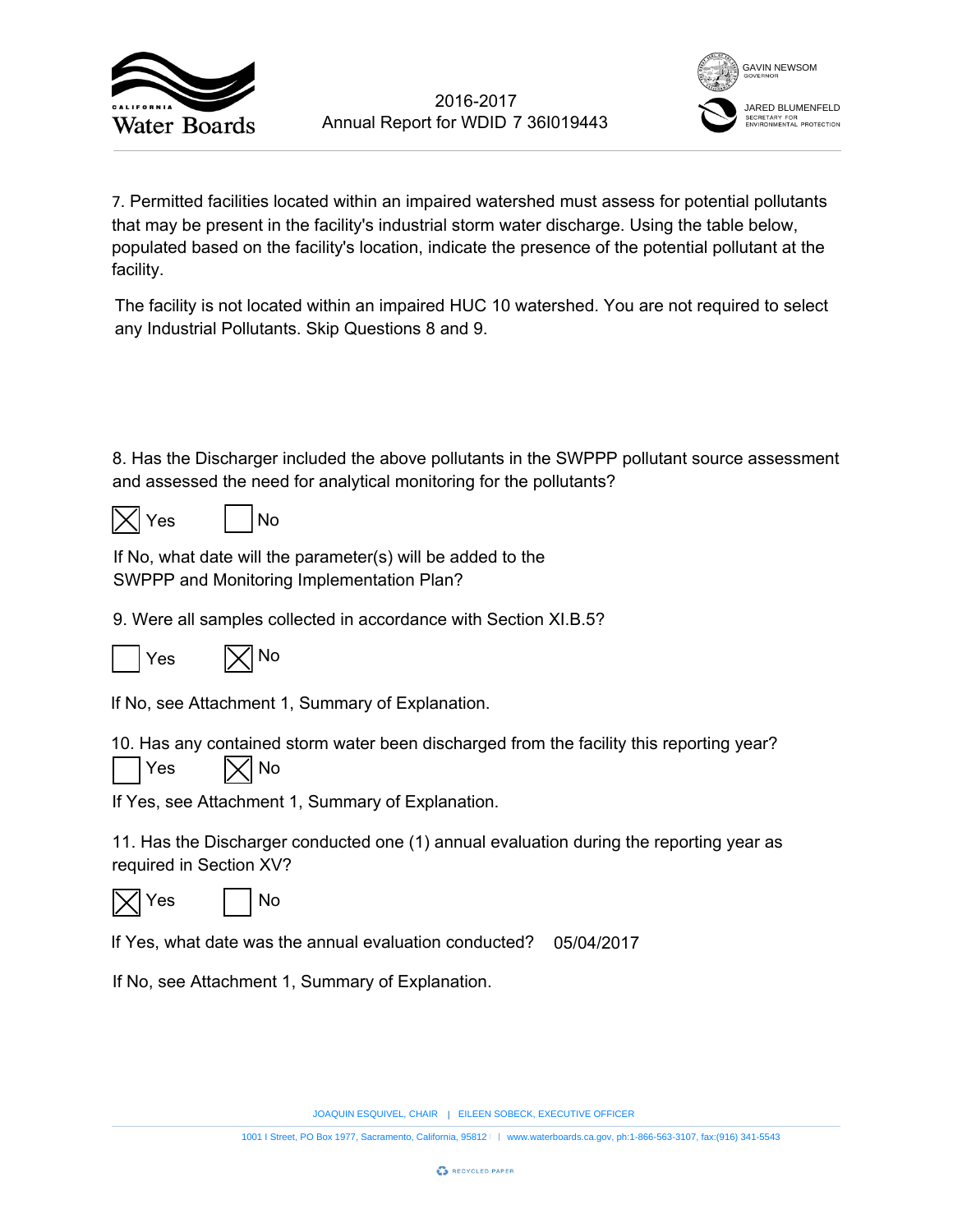![](_page_3_Picture_0.jpeg)

![](_page_3_Picture_2.jpeg)

12. Has the Discharger maintained records on-site for the reporting year in accordance with XXI.J.3?

![](_page_3_Picture_4.jpeg)

If No, see Attachment 1, Summary of Explanation.

If your facility is subject to Effluent Limitation Guidelines in Attachment F of the Industrial General Permit, include your specific requirements as an attachment to the Annual Report (attach as file type: Supporting Documentation).

## ANNUAL REPORT CERTIFICATION

I certify under penalty of law that this document and all attachments were prepared under the direction or supervision in accordance with a system designed to assure that qualified personnel propoerly gether and evaluate the information submitted. Based on my inquiry of the person or persons who manage the system, or those persons directly responsible for gathering the information, the information submitted is, to the best of my knowledge and belief, true, accurate, and complete. I am aware that there are significant penalties for submitting false information, including the possibility of fine and imprisonment for knowing violations. 7 36I019443<br>
The reporting year in accordance<br>
the reporting year in accordance<br>
the reporting of the Industria<br>
ERTIFICATION<br>
Ill attachments were prepared und<br>
designed to assure that qualified p<br>
the pirectly responsibl EXECUTIVE THE SURFACT THE SOBECT THE SURFACT THE SURFACT THE SURFACT THE SURFACT THE SURFACT THE SURFACT THE SURFACT THE SURFACT THAT AND MONUMENT SURFACT THAT AND NOT SURFACT THAT AND DRIVIDENT SURFACT THAT AN ONCE THE SU 1001 I Street, PORT CONT<br>
1001 I Street, PORT CHAIRCONS CONSIDERED TO A BOX 1977, SACRAMENT AND THE STREET CONSIDERED TO A BOX 1977, THE STREET CONSIDERED TO A BOX 1977, THE STREET CONSIDERED TO A BOX 1-8743 CALIFORNIA, fa

Printed Name:

Title: Site Operations Manager Case Controller Controller Date: 07/05/2017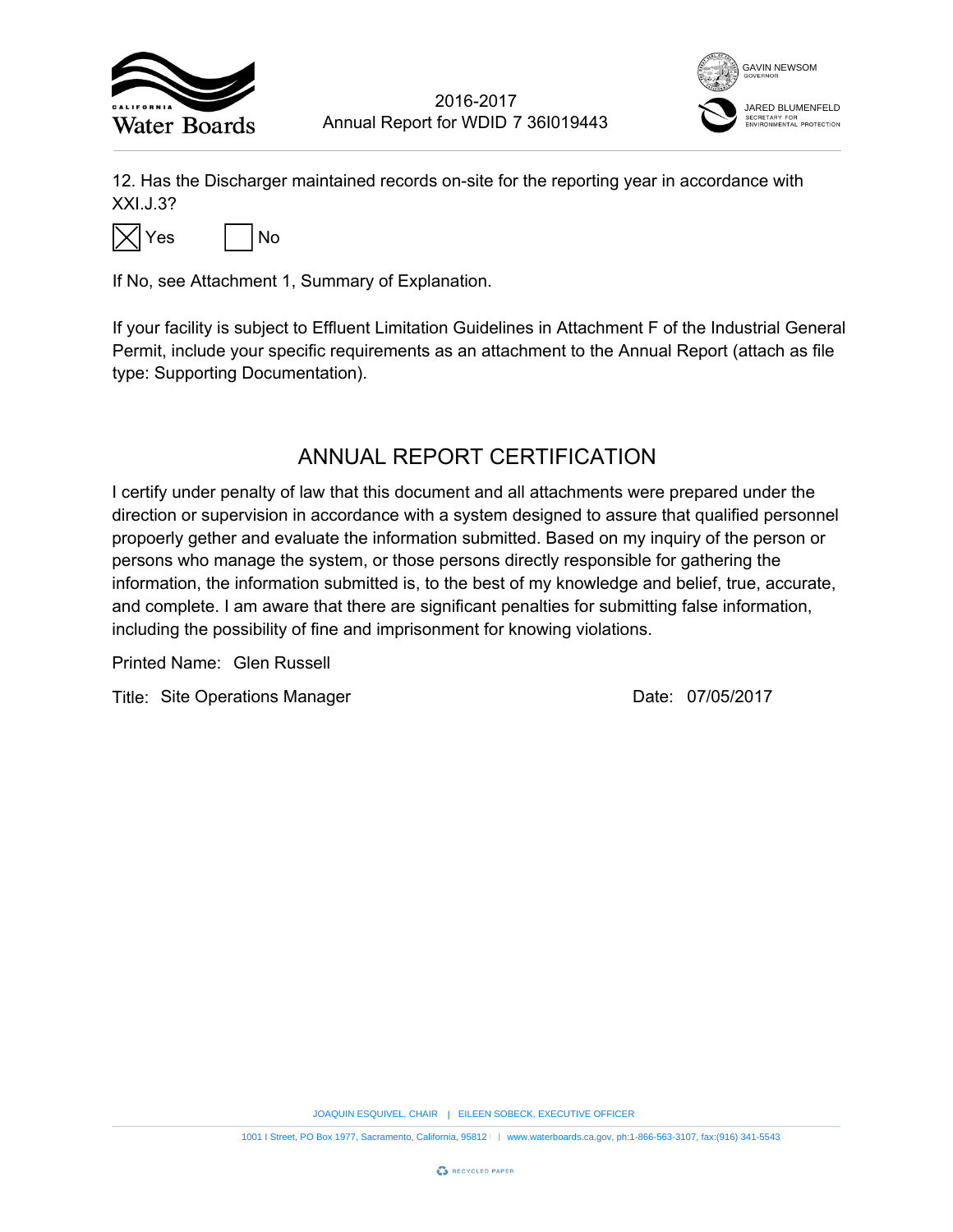#### 2016-2017

### **Annual Report for WDID 7 36I019443**

### **Summary of Explanations**

| <b>Explanation Question</b>                                                                                                                                                                                                                                                                                                                                                                                                                                                                                                                                     |                         | <b>Explanation Text</b>                                                                                                                                                                                                                                                                                                                                                                                                                                                                                                                           |                      |                    |                        |
|-----------------------------------------------------------------------------------------------------------------------------------------------------------------------------------------------------------------------------------------------------------------------------------------------------------------------------------------------------------------------------------------------------------------------------------------------------------------------------------------------------------------------------------------------------------------|-------------------------|---------------------------------------------------------------------------------------------------------------------------------------------------------------------------------------------------------------------------------------------------------------------------------------------------------------------------------------------------------------------------------------------------------------------------------------------------------------------------------------------------------------------------------------------------|----------------------|--------------------|------------------------|
| Question 2                                                                                                                                                                                                                                                                                                                                                                                                                                                                                                                                                      |                         | There were no storm events that resulted in discharge of stormwater from the site during the July<br>1, 2016 through June 30, 2017 period; therefore, no stormwater samples were collected. In<br>general, discharge of stormwater from the facility did not occur due to the arid climate, drainage<br>properties of soil at unpayed areas, and pumping of storm water collected on the concrete<br>treatment pad into the treatment facility. During rain events, when safe, the site was walked to<br>observe and monitor discharge locations. |                      |                    |                        |
| Question 3                                                                                                                                                                                                                                                                                                                                                                                                                                                                                                                                                      |                         | There were no storm events that resulted in discharge of stormwater from the site during the July<br>1, 2016 through June 30, 2017 period; therefore, no stormwater samples were collected. In<br>general, discharge of stormwater from the facility did not occur due to the arid climate, drainage<br>properties of soil at unpaved areas, and pumping of storm water collected on the concrete<br>treatment pad into the treatment facility. During rain events, when safe, the site was walked to<br>observe and monitor discharge locations. |                      |                    |                        |
| Question 9<br>There were no storm events that resulted in discharge of stormwater from the site during the July<br>1, 2016 through June 30, 2017 period; therefore, no stormwater samples were collected. In<br>general, discharge of stormwater from the facility did not occur due to the arid climate, drainage<br>properties of soil at unpaved areas, and pumping of storm water collected on the concrete<br>treatment pad into the treatment facility. During rain events, when safe, the site was walked to<br>observe and monitor discharge locations. |                         |                                                                                                                                                                                                                                                                                                                                                                                                                                                                                                                                                   |                      |                    |                        |
| <b>Summary of Attachments</b>                                                                                                                                                                                                                                                                                                                                                                                                                                                                                                                                   |                         |                                                                                                                                                                                                                                                                                                                                                                                                                                                                                                                                                   |                      |                    |                        |
| <b>Attachment Type</b>                                                                                                                                                                                                                                                                                                                                                                                                                                                                                                                                          | <b>Attachment Title</b> | <b>Description</b>                                                                                                                                                                                                                                                                                                                                                                                                                                                                                                                                | <b>Date Uploaded</b> | <b>Part Number</b> | <b>Attachment Hash</b> |